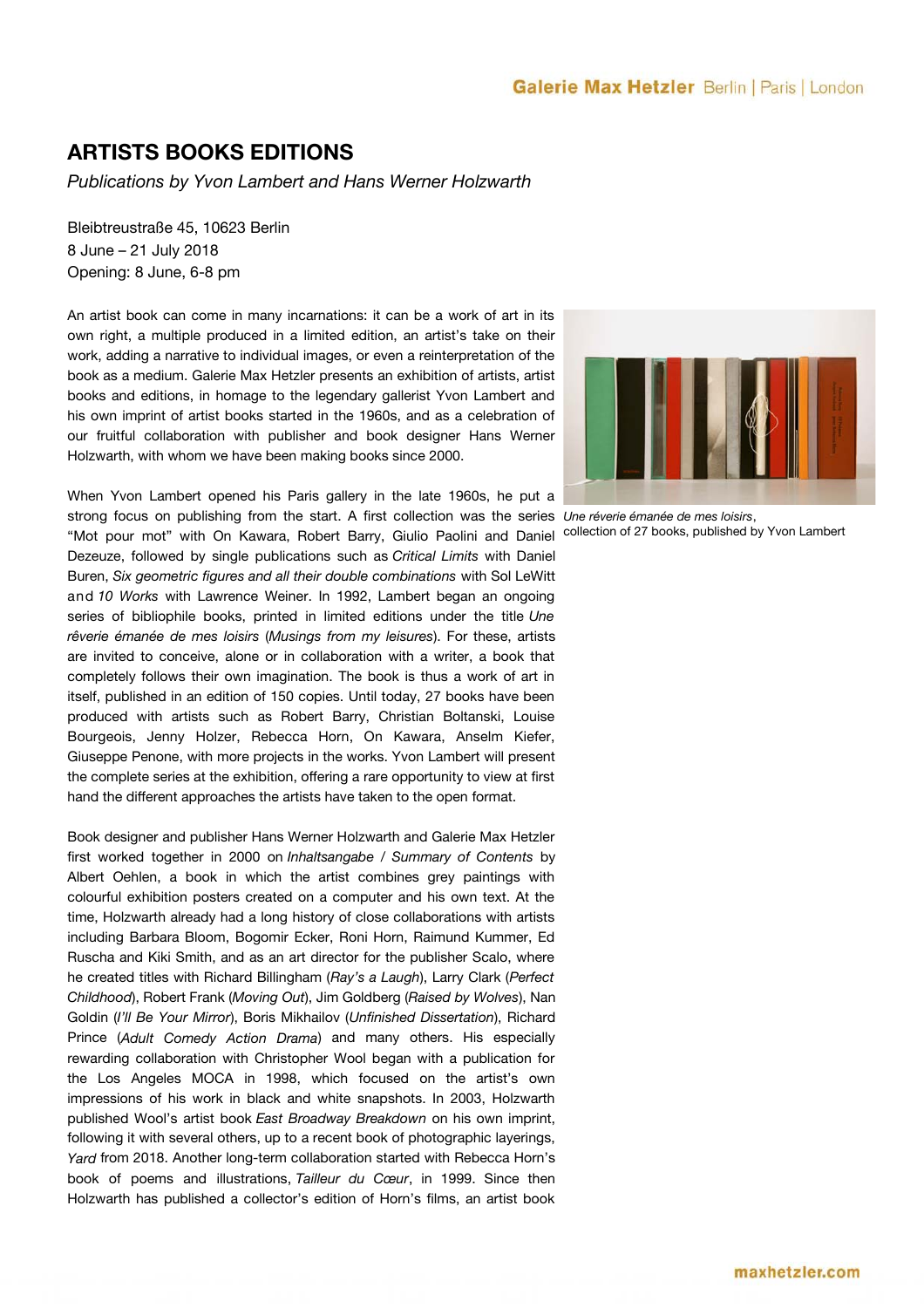# **Galerie Max Hetzler** Berlin | Paris | London

that combines the facsimile of a handwritten Martin Mosebach novel with Horn's overpainted photographs, and much more. Hans Werner Holzwarth will present a selection of these titles, many of which are now regarded as classics in their genre.

In 2017, the new shared project H2P I Hetzler Holzwarth Publications was inaugurated to produce special collector's editions of specific artist books. Two strictly limited editions have been realized so far: a Zhang Wei monograph with handpainted covers accompanied by a painted trowel or shovel blade, and an oversized portfolio by André Butzer, which comes with an original work on paper.

With this exhibition, we celebrate the very special place that books still hold in the digital age, of documenting, disseminating and exploring art in beautiful and collectible objects.

The exhibition *LADI ROGEURS: SIR LOUDRAGE – a still life* with works by Loris Gréaud is still on view at Goethestraße 2/3 through 21 July 2018.